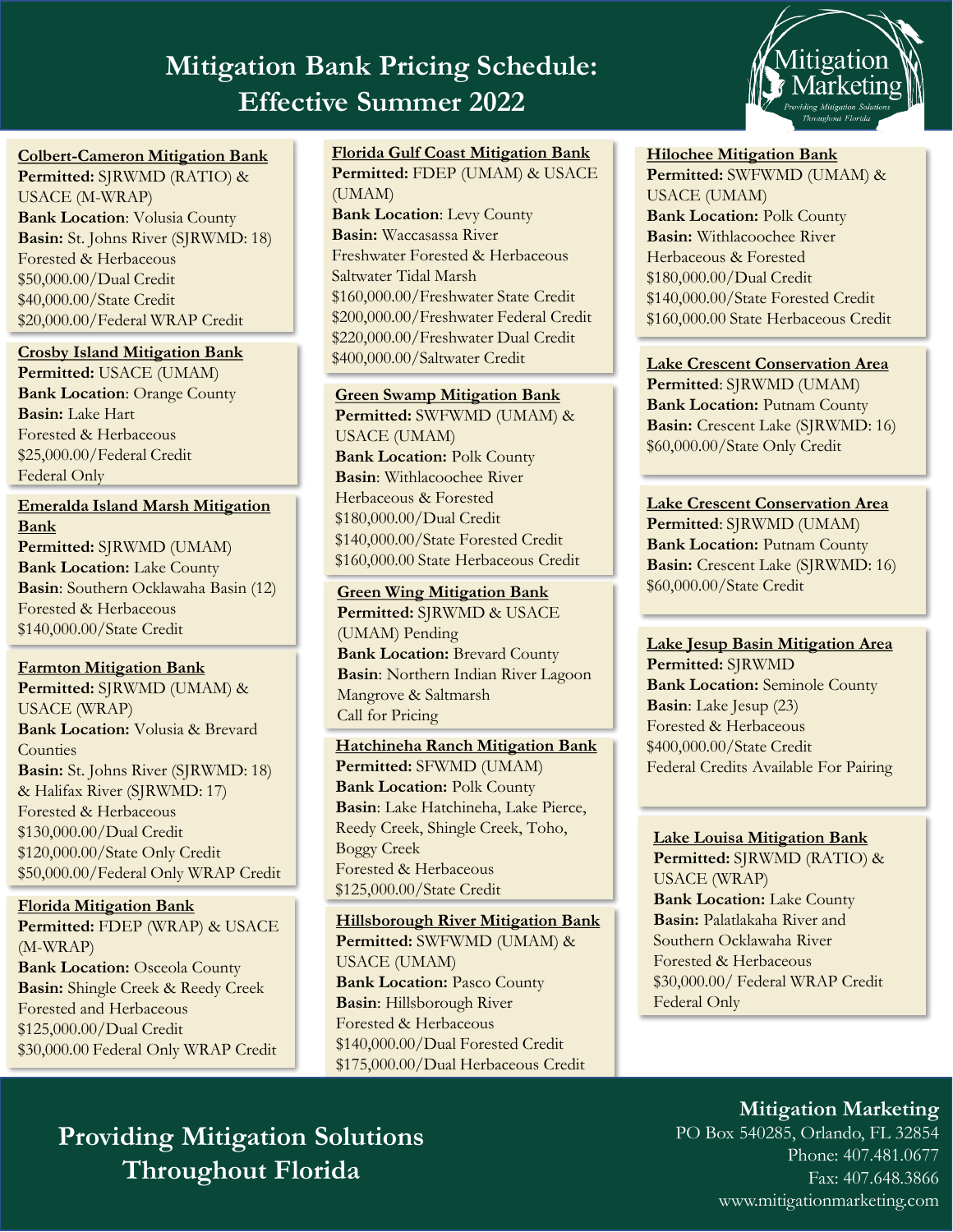# **Providing Mitigation Bank Pricing Schedule:**  $\blacksquare$ **Mitigation Bank Pricing Schedule: Effective Summer 2022**



**Lake Livingston Conservation Bank Permitted:** USFWS **Bank Location:** Polk County **Basin:** Lake Wales Ridge 220 Sand Skink Credits Call for Pricing

#### **Lake Swamp Mitigation Bank**

**Permitted:** SJRWMD (UMAM) & USACE (UMAM) **Bank Location: Flagler County Basin:** Halifax River (SJRWMD: 17) State and Federal Credits Forested & Herbaceous \$130,000.00/Dual Credit \$50,000.00/Federal Credit

**Lake X Mitigation Bank Permitted:** SFWMD (UMAM) **Bank Location: Osceola County Basin:** Lake Hart (SFWMD), Econ Nested (19) (SJRWMD) Forested & Herbaceous \$120,000.00/State Forested Credit \$125,000.00/State Herbaceous Credit Federal Credits Available for Pairing

**Lake X Long Term Gopher Tortoise Recipient Site Permitted:** FWC **Bank Location: Osceola County** 534 Spaces Available \$6,000.00/Tortoise

**Mangrove Point Mitigation Bank Permitted:** SWFWMD (UMAM) & USACOE (UMAM) **Bank Location: Hillsborough County Basin:** Tampa Bay and Coastal Areas Saltmarsh & Mangrove Call for Pricing

**Mill Creek Mitigation Bank Permitted:** SJRWMD (UMAM) & **USACE** 

**Bank Location: Osceola County Basin:** Northern Ocklawaha (11) Forested Freshwater \$90,000.00/State Only Credit \$120,000.00/Dual Credit

**Missing Link Mitigation Bank Permitted:** SWFWMD(UMAM) & USACE (UMAM) **Bank Location: Polk County Basin:** Southern Ocklawaha Forested & Herbaceous \$150,000.00/State Only Credit \$175,000.00/Dual Credit

#### **San Pedro Bay Mitigation Bank Permitted:** FDEP (UMAM) & USACE (UMAM)

**Bank Location: Taylor County Basin:** Coastal River and Aucilla River Shrub Bog & Forested \$75,000.00/Shrub Bog Herbaceous \$100,000.00/Forested Credit

#### **Shingle Creek Mitigation Bank Permitted:** SFWMD (UMAM)

**Location:** Osceola County **Basin:** Shingle Creek Forested & Herbaceous \$125,000.00/State Credit

#### **Southport Ranch Mitigation Bank Permitted:** SFWMD & USACE (UMAM) **Bank Location: Osceola County Basin:** Reedy Creek Forested and Herbaceous \$145,000.00 /Dual Credit \$125,00.00/State Credit

#### **Tampa Bay Mitigation Bank**

**Bank Location:** Hillsborough County (EPC) **Permitted:** SWFWMD (UMAM) & USACE (WRAP) **Bank Location: Hillsborough County Basin:** Tampa Bay and Coastal Areas Tidal Marsh Freshwater Marsh Freshwater Pond \$225,000.00/Estuarine Credit \$135,000.00/Tidal Marsh/Freshwater Herbaceous Credit

#### **Tippen Bay Conservation Bank**

**Permitted:** USFWS **Bank Location: DeSoto County Basin:** Lake Wales Ridge 200 Scrub-Jay Credits \$20,000.00/Credit or \$40,000.00/Acre

#### **Tippen Bay Wetland Mitigation Bank**

**Permitted:** SWFWMD (UMAM) & USACE (UMAM) Pending **Bank Location:** Charlotte & DeSoto **Counties Basin:** Peace River Forested & Herbaceous \$140,000.00/State Credit

### **Webster Creek Mitigation Bank**

**(Saltwater) Permitted:** SJRWMD & USACE (UMAM) Pending **Bank Location:** Volusia County **Basin:** Northern Indian River Lagoon (21), Halifax River (17) Forested Marine Credits (Mangrove) Herbaceous Marine Credits (Saltmarsh) \$300,000.00/UMAM Credit

## **Providing Mitigation Solutions Throughout Florida**

### **Mitigation Marketing**

PO Box 540285, Orlando, FL 32854 Phone: 407.481.0677 Fax: 407.648.3866 www.mitigationmarketing.com